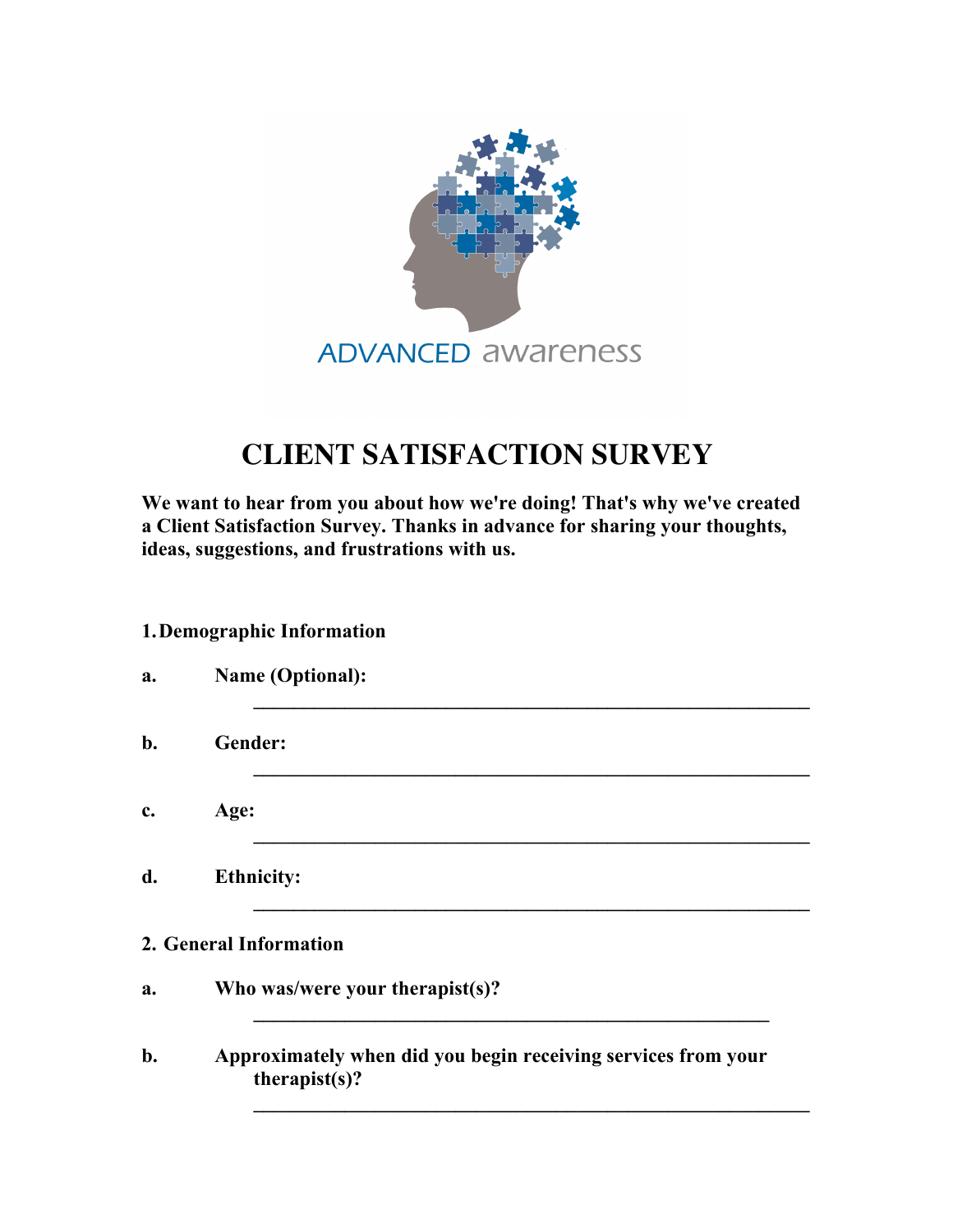**3.How did you hear about our agency?** 

|        | 4. What services did you receive from this therapist? |
|--------|-------------------------------------------------------|
| $\Box$ | <b>Individual Counseling/Psychotherapy</b>            |
| ш      | <b>Couple Counseling/Psychotherapy</b>                |
| ப      | <b>Family Counseling/Psychotherapy</b>                |
| ப      | <b>Group Support/Counseling</b>                       |
| ப      | <b>Supervision/Consultation</b>                       |
|        | Other (please specify):                               |
|        |                                                       |

**5.Overall, how do you rate and/or describe the quality of the following services from your therapist? Please check off the most accurate descriptor of your experience.**

| <b>SERVICES</b>                                     | <b>Very</b><br>Poor | Poor | Fair | Good | <b>Very</b><br>Good | <b>Excellent</b> |
|-----------------------------------------------------|---------------------|------|------|------|---------------------|------------------|
| <b>Initial Phone Contact or</b><br><b>Screening</b> |                     |      |      |      |                     |                  |
| <b>Intake and Assessment</b>                        |                     |      |      |      |                     |                  |
| <b>Early Goal Setting</b>                           |                     |      |      |      |                     |                  |
| <b>Working with Your Goals</b>                      |                     |      |      |      |                     |                  |
| <b>Collaboration with Your</b><br><b>Therapist</b>  |                     |      | m.   |      |                     |                  |
| <b>Therapist's Collaboration</b><br>with Others     |                     |      |      |      |                     |                  |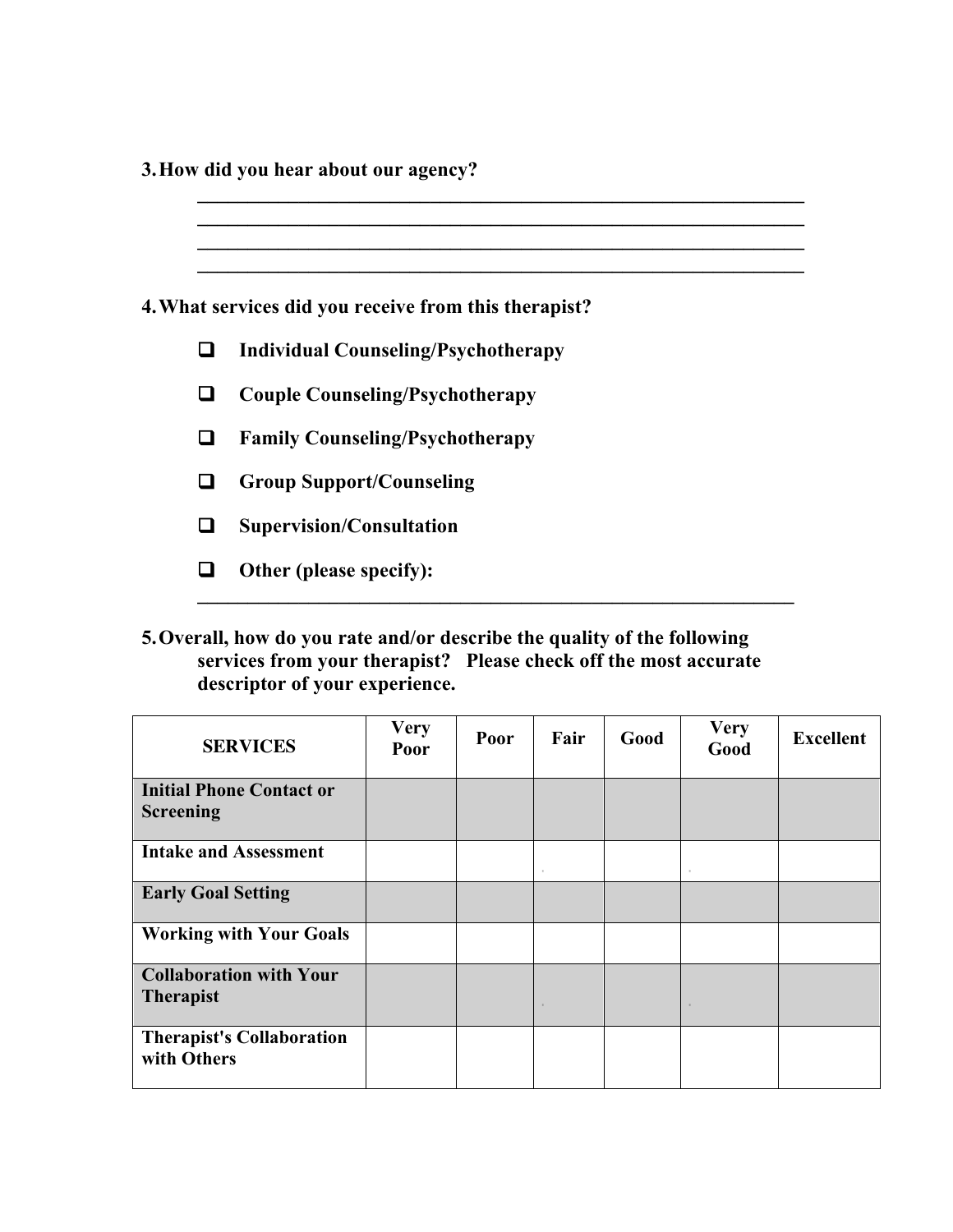| <b>Closure and Ending</b>      |  |  |  |
|--------------------------------|--|--|--|
| <b>Other (Please Specify):</b> |  |  |  |

## **6. Overall, how do you rate the quality of the attitude or approach from your therapist?**

|                                                       | <b>Very</b><br>Poor | Poor | Fair | Good | <b>Very</b><br>Good | <b>Excellent</b> |
|-------------------------------------------------------|---------------------|------|------|------|---------------------|------------------|
| <b>Listening Skills</b>                               |                     |      |      |      |                     |                  |
| <b>Offering Support</b>                               |                     |      |      |      |                     |                  |
| <b>Offering Challenges</b>                            |                     |      |      |      |                     |                  |
| <b>Offering Educational</b><br><b>Materials</b>       |                     |      |      |      |                     |                  |
| <b>Providing Homework</b>                             |                     |      |      |      |                     |                  |
| <b>Attending to Details</b>                           |                     |      |      |      |                     |                  |
| <b>Starting and Ending on</b><br><b>Time</b>          |                     |      |      |      |                     |                  |
| <b>Following Through on</b><br><b>Things Promised</b> |                     |      |      |      |                     |                  |
| <b>Responding to Phone Calls</b>                      |                     |      |      |      |                     |                  |
| <b>Responding to Emails</b>                           |                     |      |      |      |                     |                  |
| <b>Appreciation of Diversity</b>                      |                     |      |      |      |                     |                  |
| <b>Other (Please Specify):</b>                        |                     |      |      |      |                     |                  |

**7.If you privately paid for your services, how do you rate our fees for service?**  Competitive with the local market

**Q** Overpriced